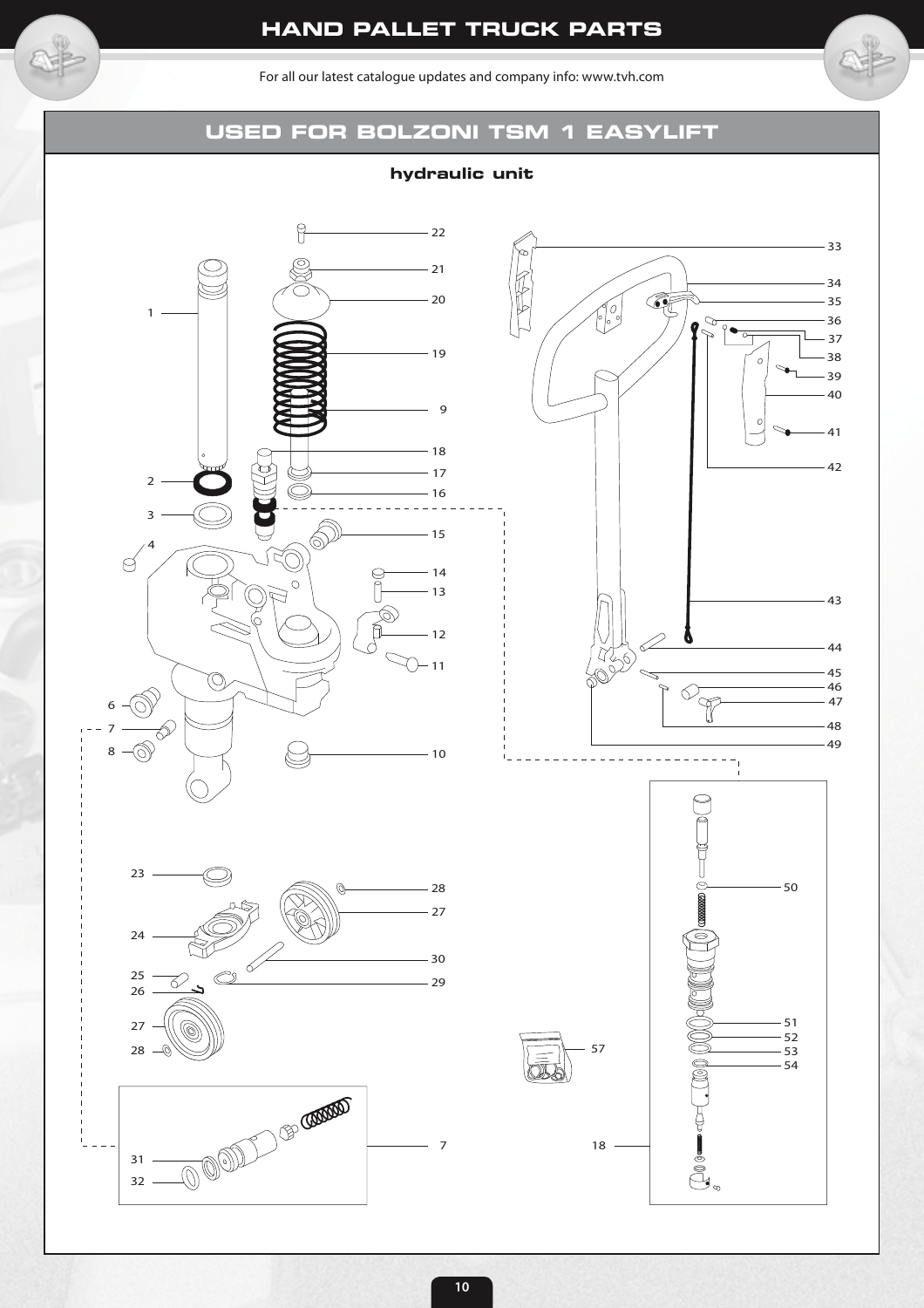

For all our latest catalogue updates and company info: www.tvh.com

## **USED FOR BOLZONI TSM 1 EASYLIFT**

| $\mathsf{N}^\circ$ | Reference | Qty            | Description         | $\mathsf{N}^\circ$ | Reference | Qty          | Description        |
|--------------------|-----------|----------------|---------------------|--------------------|-----------|--------------|--------------------|
| 1                  | 124TA5660 | $\mathbf{1}$   | rod                 | 45                 | 124TA5674 | 1            | pin                |
| 2                  | 124TA5662 | $\mathbf{1}$   | scraper             | 46                 | 124TA5676 | $\mathbf{1}$ | roller             |
| 3                  | 120TA9689 | $\mathbf{1}$   | seal                | 47                 | 124TA5678 | 1            | lever              |
| 4                  | 124TA5665 | $\mathbf{1}$   | cap                 | 48                 | 124TA5680 | $\mathbf{1}$ | pin                |
| 5                  | 124TA5712 | $\mathbf{1}$   | pump body           | 49                 | 124TA5702 | $\mathbf{1}$ | bushing            |
| 6                  | 124TA5669 | $\mathbf{1}$   | pin                 | 50                 | 124TA5704 | $\mathbf{1}$ | o-ring             |
| 7                  | 124TA5671 | 1              | valve               | 51                 | 124TA5705 | $\mathbf{1}$ | o-ring             |
| 8                  | 124TA5673 | $\mathbf{1}$   | cap                 | 52                 | 124TA5706 | $\mathbf{1}$ | o-ring             |
| 9                  | 124TA5713 | $\mathbf{1}$   | bar                 | 53                 | 124TA5707 | $\mathbf{1}$ | o-ring             |
| 10                 | 124TA5714 | 1              | cap                 | 54                 | 124TA5708 | 1            | o-ring             |
| 11                 | 124TA5679 | $\mathbf{1}$   | screw               | 55                 | 124TA5716 | 1            | easylift pump assy |
| 12                 | 124TA5681 | 1              | lever               | 56                 | 124TA5717 | 1            | tiller arm assy    |
| 13                 | 124TA5682 | 1              | screw               | 57                 | 124TA5718 | $\mathbf{1}$ | sealkit            |
| 14                 | 120TA9700 | 1              | nut                 |                    |           |              |                    |
| 15                 | 124TA5683 | 1              | pin                 |                    |           |              |                    |
| 16                 | 120TA9738 | 1              | seal                |                    |           |              |                    |
| 17                 | 120TA9737 | $\mathbf{1}$   | seal                |                    |           |              |                    |
| 18                 | 124TA5684 | 1              | valve assy          |                    |           |              |                    |
| 19                 | 119TA9908 | 1              | spring              |                    |           |              |                    |
| 20                 | 124TA5685 | 1              | washer              |                    |           |              |                    |
| 21                 | 124TA5686 | 1              | roller support      |                    |           |              |                    |
| 22                 | 124TA5687 | 1              | screw               |                    |           |              |                    |
| 23                 | 124TA5688 | 1              | bearing             |                    |           |              |                    |
| 24                 | 124TA5689 | 1              | pump support        |                    |           |              |                    |
| 25                 | 124TA5647 | 1              | pin                 |                    |           |              |                    |
| 26                 | 124TA5653 | $\overline{4}$ | spring              |                    |           |              |                    |
| 27a                | 124TA5690 | 2              | rubber wheel        |                    |           |              |                    |
| 27 <sub>b</sub>    | 124TA5691 | 2              | poly wheel          |                    |           |              |                    |
| 27c                | 124TA5692 | 2              | nylon wheel         |                    |           |              |                    |
| 28                 | 124TA5693 | 2              | circlip             |                    |           |              |                    |
| 29                 | 124TA5694 | 1              | circlip             |                    |           |              |                    |
| 30                 | 124TA5695 | $\mathbf{1}$   | wheel pin           |                    |           |              |                    |
| 31                 | 124TA5696 | 1              | seal                |                    |           |              |                    |
| 32                 | 124TA5697 | $\mathbf{1}$   | o-ring              |                    |           |              |                    |
| 33                 | 124TA5715 | 1              | cover               |                    |           |              |                    |
| 34                 | 124TA5698 | 1              | steering bar        |                    |           |              |                    |
| 35                 | 124TA5699 | $\mathbf{1}$   | descent hand lever  |                    |           |              |                    |
| 36                 | 124TA5700 | 1              | pulling wire fixing |                    |           |              |                    |
| 37                 | 124TA5701 | $\mathbf{1}$   | spring              |                    |           |              |                    |
| 38                 | 124TA5661 | 2              | ball                |                    |           |              |                    |
| 39                 | 124TA5663 | 1              | screw               |                    |           |              |                    |
| 40                 | 124TA5664 | $\mathbf{1}$   | cover               |                    |           |              |                    |
| 41                 | 124TA5666 | 1              | screw               |                    |           |              |                    |
| 42                 | 124TA5668 | 1              | pin                 |                    |           |              |                    |
| 43                 | 124TA5670 | $\mathbf{1}$   | pulling wire        |                    |           |              |                    |
| 44                 | 124TA5672 | 1              | pin                 |                    |           |              |                    |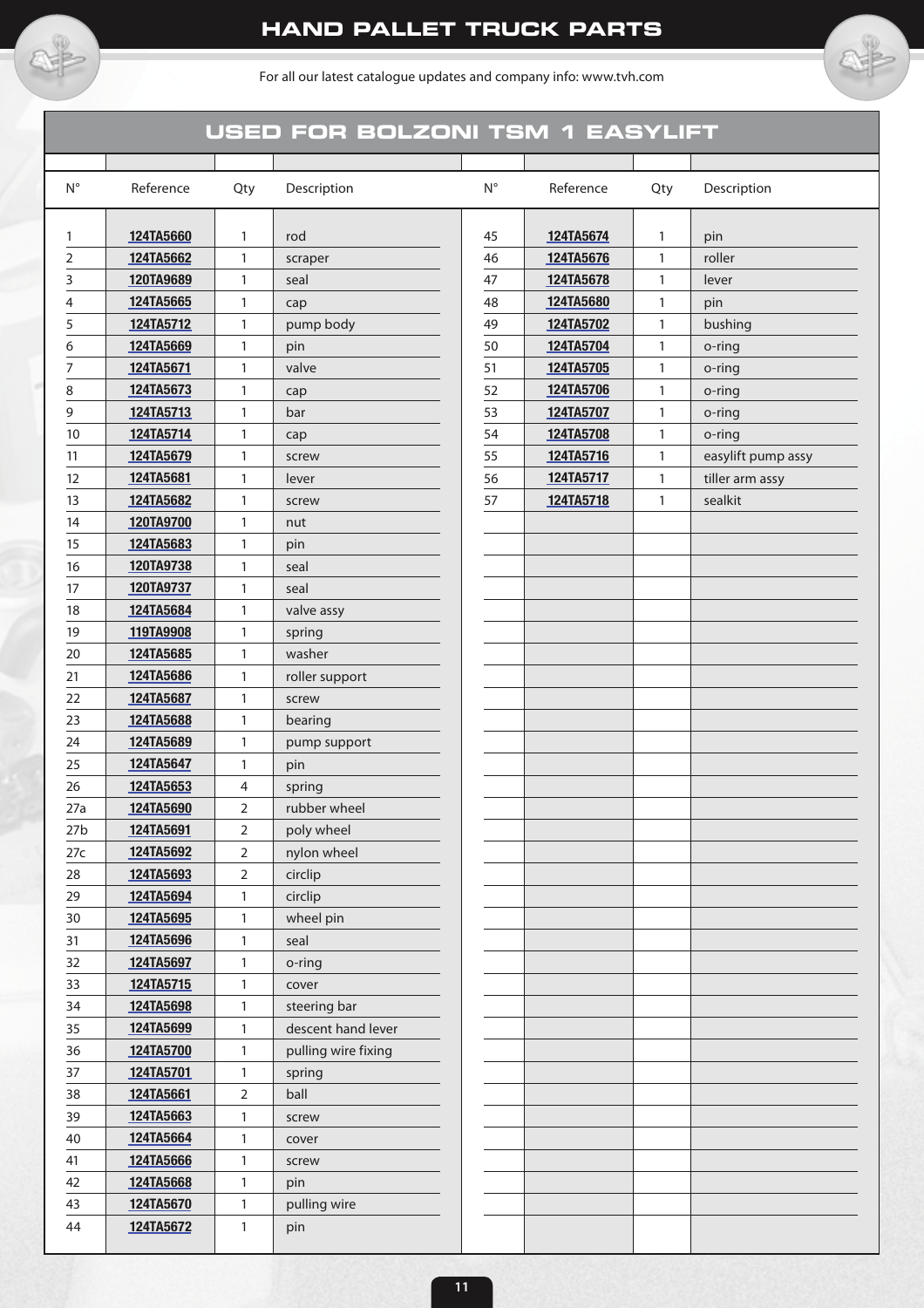For all our latest catalogue updates and company info: www.tvh.com

## **USED FOR BOLZONI TSM 1 EASYLIFT**

#### **main frame**